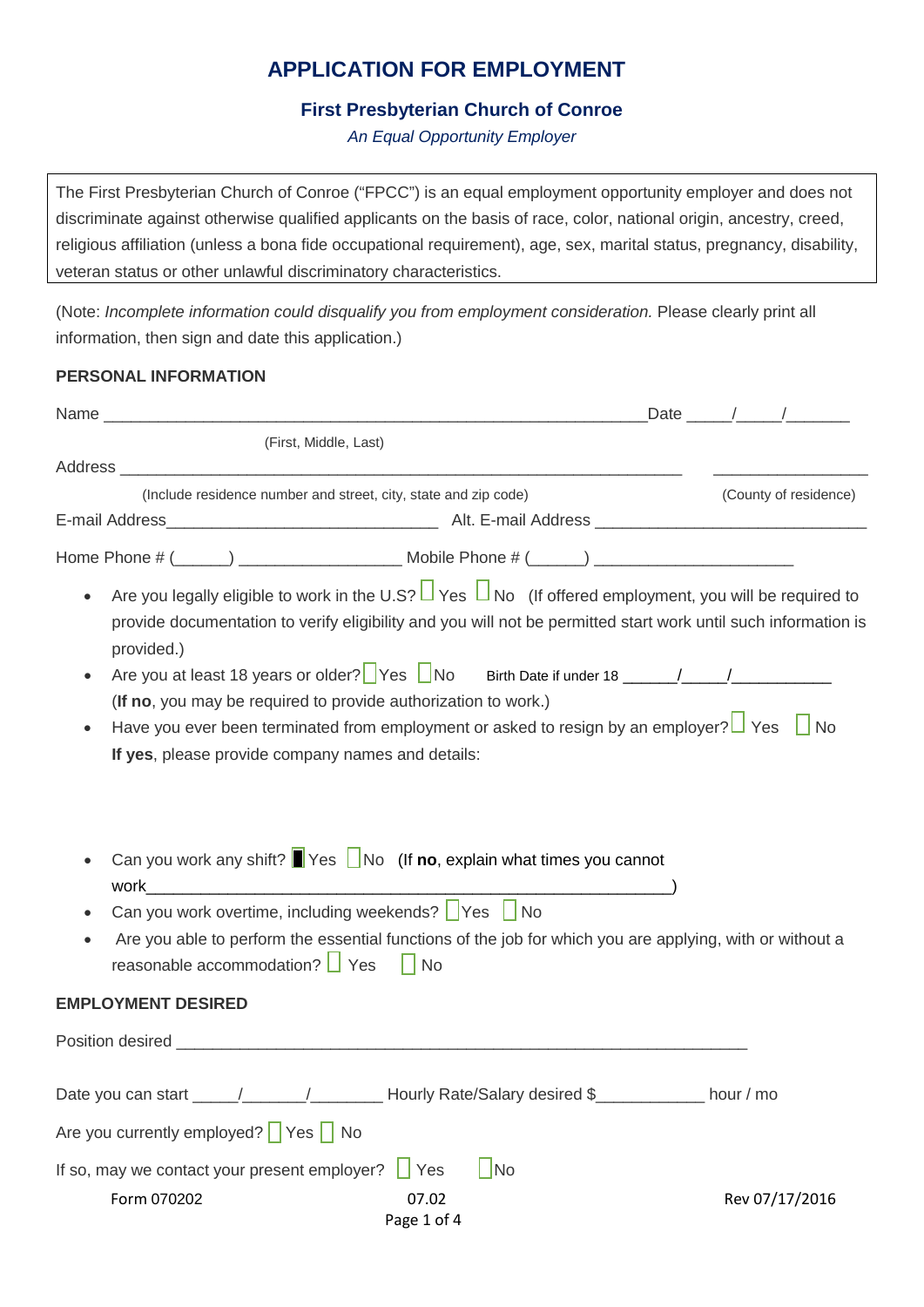## **REFERRAL SOURCE**

| How did you hear about us? (Circle) Walk In, Advertisement, Referral, Other:                                                                                                                                                   |
|--------------------------------------------------------------------------------------------------------------------------------------------------------------------------------------------------------------------------------|
| Have you ever worked for this organization before? $\Box$ Yes $\Box$ No                                                                                                                                                        |
| (If yes, explain example and the set of the set of the set of the set of the set of the set of the set of the set of the set of the set of the set of the set of the set of the set of the set of the set of the set of the se |
| Do you know anyone who works for our organization? $\Box$ Yes $\Box$ No                                                                                                                                                        |
| (If yes, who? $\_$                                                                                                                                                                                                             |

**EDUCATION** *Please indicate education or training which you believe qualifies you for the position you are seeking.*

|                       | Name and location of school | Number of<br>years? | Degree(s)<br><b>Received</b> | <b>Subjects</b><br>studied/Major |
|-----------------------|-----------------------------|---------------------|------------------------------|----------------------------------|
| <b>High School</b>    |                             |                     |                              |                                  |
| College or University |                             |                     |                              |                                  |
| <b>Other School</b>   |                             |                     |                              |                                  |

**EMPLOYMENT HISTORY** Indicate your last five (5) years of employment history or your most recent three (3) employers, whichever is longer, including *month and year*, starting with the most recent or current position. You are invited to include U.S. military service regardless of when you served. If any employment is under a different name, indicate other name(s):

 $\_$  , and the set of the set of the set of the set of the set of the set of the set of the set of the set of the set of the set of the set of the set of the set of the set of the set of the set of the set of the set of th (List above other names you have used during your employment history and company where used)

| $\vert$ 1. From (mm/yy) $\vert$ To (mm/yy) |  | <b>Employer</b>                                                 | <b>Telephone</b> |
|--------------------------------------------|--|-----------------------------------------------------------------|------------------|
|                                            |  |                                                                 |                  |
| <b>Address</b><br>Job Title                |  |                                                                 |                  |
| Immediate supervisor and title             |  | Summarize the nature of work performed and job responsibilities |                  |
|                                            |  |                                                                 |                  |
| Reason for leaving                         |  | Hourly Rate/Salary                                              |                  |
| 2. From (mm/yy) $\overline{1}$ o (mm/yy)   |  | <b>Employer</b>                                                 | <b>Telephone</b> |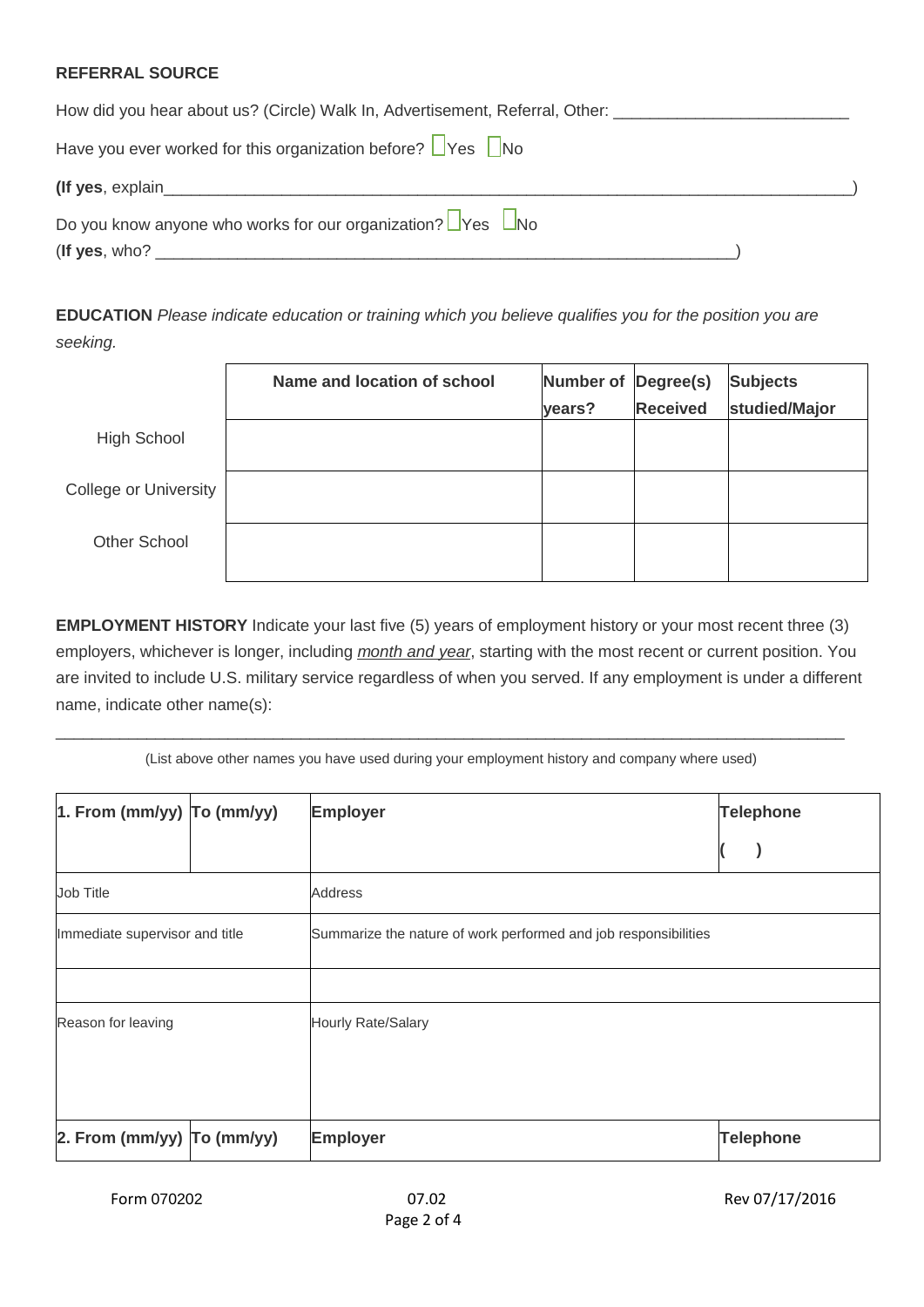|                                |                                                                                                   |                                                                 | $\mathcal Y$<br>V |  |
|--------------------------------|---------------------------------------------------------------------------------------------------|-----------------------------------------------------------------|-------------------|--|
| Job Title                      | <b>Address</b>                                                                                    |                                                                 |                   |  |
|                                | Immediate supervisor and title<br>Summarize the nature of work performed and job responsibilities |                                                                 |                   |  |
|                                |                                                                                                   |                                                                 |                   |  |
| Reason for leaving             |                                                                                                   | Hourly Rate/Salary                                              |                   |  |
| $3.$ From (mm/yy) $To$ (mm/yy) |                                                                                                   | <b>Employer</b>                                                 | <b>Telephone</b>  |  |
|                                |                                                                                                   |                                                                 |                   |  |
| Job Title<br><b>Address</b>    |                                                                                                   |                                                                 |                   |  |
| Immediate supervisor and title |                                                                                                   | Summarize the nature of work performed and job responsibilities |                   |  |
|                                |                                                                                                   |                                                                 |                   |  |
| Reason for leaving             |                                                                                                   | Hourly Rate/Salary                                              |                   |  |
| 4. From (mm/yy) To (mm/yy)     |                                                                                                   | <b>Employer</b>                                                 | <b>Telephone</b>  |  |
|                                |                                                                                                   |                                                                 |                   |  |
| Job Title                      |                                                                                                   | <b>Address</b>                                                  |                   |  |
| Immediate supervisor and title |                                                                                                   | Summarize the nature of work performed and job responsibilities |                   |  |
|                                |                                                                                                   |                                                                 |                   |  |
| Reason for leaving             |                                                                                                   | Hourly Rate/Salary                                              |                   |  |
| 5. From (mm/yy) To (mm/yy)     |                                                                                                   | <b>Employer</b>                                                 | <b>Telephone</b>  |  |
|                                |                                                                                                   |                                                                 | )                 |  |
| Job Title                      | <b>Address</b>                                                                                    |                                                                 |                   |  |
| Immediate supervisor and title | Summarize the nature of work performed and job responsibilities                                   |                                                                 |                   |  |
|                                |                                                                                                   |                                                                 |                   |  |
| Reason for leaving             | Hourly Rate/Salary                                                                                |                                                                 |                   |  |

• Do you have any special skills, experience and/or training that would enhance your ability to perform the position applied for? **Yes** No If yes, explain:

 $\_$  , and the set of the set of the set of the set of the set of the set of the set of the set of the set of the set of the set of the set of the set of the set of the set of the set of the set of the set of the set of th

- Computer Skills (please describe): \_\_\_\_\_\_\_\_\_\_\_\_\_\_\_\_\_\_\_\_\_\_\_\_\_\_\_\_\_\_\_\_\_\_\_\_\_\_\_\_\_\_\_\_\_\_\_\_\_\_\_\_\_\_\_
- Explain any gaps in your work history: \_\_\_\_\_\_\_\_\_\_\_\_\_\_\_\_\_\_\_\_\_\_\_\_\_\_\_\_\_\_\_\_\_\_\_\_\_\_\_\_\_\_\_\_\_\_\_\_\_\_\_\_